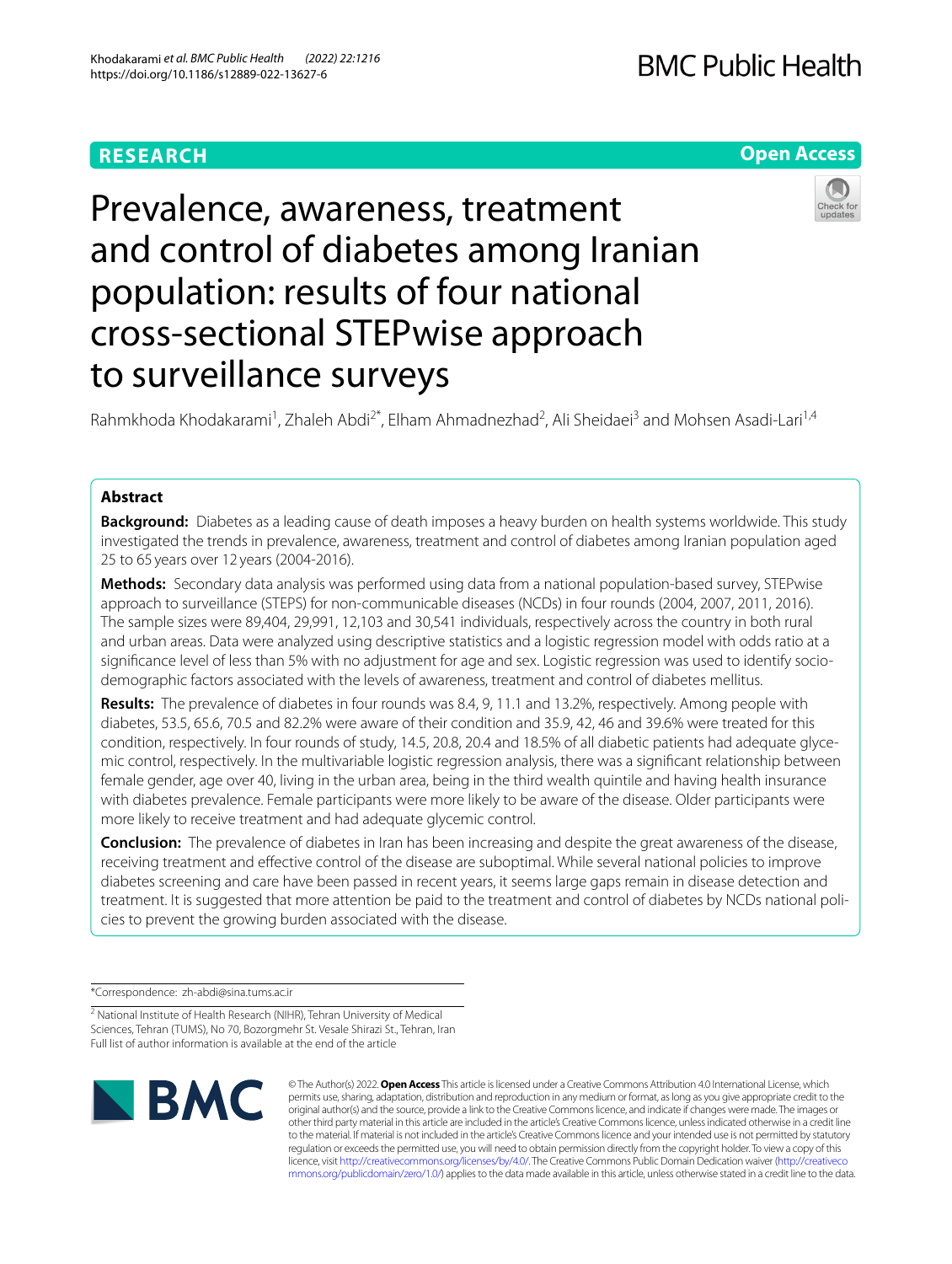**Keywords:** Diabetes, Awareness, Prevalence, Treatment, Non-communicable diseases, Efective coverage, Universal health coverage

#### **Background**

Non-communicable diseases (NCDs), including diabetes, as one of the leading causes of death worldwide, are now one of the greatest challenges of the twentyfrst century [[1\]](#page-10-0). Diabetes is one of the top 10 causes of death globally. Together with cardiovascular diseases, cancer and respiratory disease, these conditions account for over 80% of premature NCDs deaths [[2\]](#page-10-1). Although the incidence of diabetes has decreased in some developed countries, the prevalence of this disease is increasing in both developing and developed countries [[3\]](#page-10-2). According to the prediction of the International Diabetes Federation, the global diabetes prevalence is estimated to be 9.3% (463 million people) in 2019, which will reach 10.2% in 2030 and 10.9% in 2045 [[4](#page-10-3)]. The Middle East and North Africa (MENA) region, where Iran located there, has the highest prevalence of diabetes in the world. It was reported at 12.2% in 2019, which is expected to reach 13.3% in 2030 and 13.9% in 2045. The region is expected to witness a 96% increase in diabetes prevalence between 2019 and 2045. Further, 44.7% of individuals with diabetes in the MENA region are unaware of their condition [[4\]](#page-10-3). World Health Organization (WHO), therefore, has focused on diabetes as a major global health concern in view of the enormous worldwide epidemic of this disease, perhaps the most important non-communicable global disease fostered by an unhealthy modern lifestyle [[5\]](#page-10-4).

According to a report published by the WHO in 2018, at least 10% of Iranians over the age of 18 have elevated blood glucose, which is higher than the estimated prevalence of raised blood glucose worldwide. As estimated in the report, NCDs accounted for 82% of all deaths nationwide in 2016, with diabetes and cardiovascular disease directly responsible for at least 47% of total deaths [[6](#page-10-5)]. Almost half of all deaths attributable to high blood glucose occur before the age of 70 years [[7\]](#page-10-6).

Diabetes and its associated complications have been recognized as a challenge to achieving the Sustainable Development Goals (SDGs) and Universal Health Coverage (UHC) worldwide. Emerging NCDs burden urged United Nations to call for one third reduction by 2025 in premature mortality from NCDs through prevention and treatment through SDG 3.4  $[8]$  $[8]$ . In the context of UHC, NCDs have already received global attention and are given high priority [\[9](#page-10-8)]. Management and treatment of diseases such as diabetes is recognized as one of the main indicators to assess health system performance in

the path towards UHC [[10](#page-10-9)]. WHO has recommended the inclusion of management of diabetes as an indicator to monitor UHC for coverage of essential health services [[11](#page-10-10)]. Achieving UHC has been a top priority in the Islamic Republic of Iran for over a decade. The most recent health sector reform—the Health Transformation Plan (HTP)— launched in 2014 by the Ministry of Health and Medical Education (MoHME), to provide UHC, including access to NCDs prevention and control services [[12\]](#page-10-11). Given the increasing growth of NCDs burden in Iran, a dedicated national action plan for NCDs' prevention and control was established under HTP. The action plan adapted WHO's PEN (package of essential NCDs' interventions for primary health care (PHC) in low-resource settings), so called IraPEN 2015-2025 strategy aiming at strengthen screening and primary care for NCDs including diabetes and hypertension as well as mental health services within PHC network in Iran [[13](#page-10-12)]. Considering the huge burden of diabetes in Iran, this study aimed to estimate trends in prevalence, awareness, treatment, and control of diabetes using a 12-years period (2004-2016) nationwide population-based survey data.

#### **Delivering diabetes services in Iran health system**

In Iran's health system, services are provided at three primary, secondary and tertiary levels. Only preventive and consultant services are delivered at primary health care, which is free of charge for patients. Services related to diabetes delivered at the primary care level are visits by GPs, screening, basic medicine (e.g. Glibenclamide and metphormnie), basic technologies and procedures (e.g. blood glucose measurement, oral glucose tolerance test, urine strips for glucose and ketone measurement), and nutrition consultancy services. To receive other therapeutic services including visits of specialist physicians or more sophisticated laboratory tests, patients refer to secondary and tertiary healthcare providers at both public and private sector, which are not free of charge. At these levels, a signifcant part of treatment costs or medicine prices is paid directly by the patients and health insurance funds pay the rest. Factors associated with service delivery such as poor referral and follow up system, lack of workforce, medicine and facilities (e.g. medical laboratories) in PHC centers, and lack of integrated diabetes services, making diabetic patients who need diferent services spend additional time, resources and energy accessing care at separate clinics, were reported as the main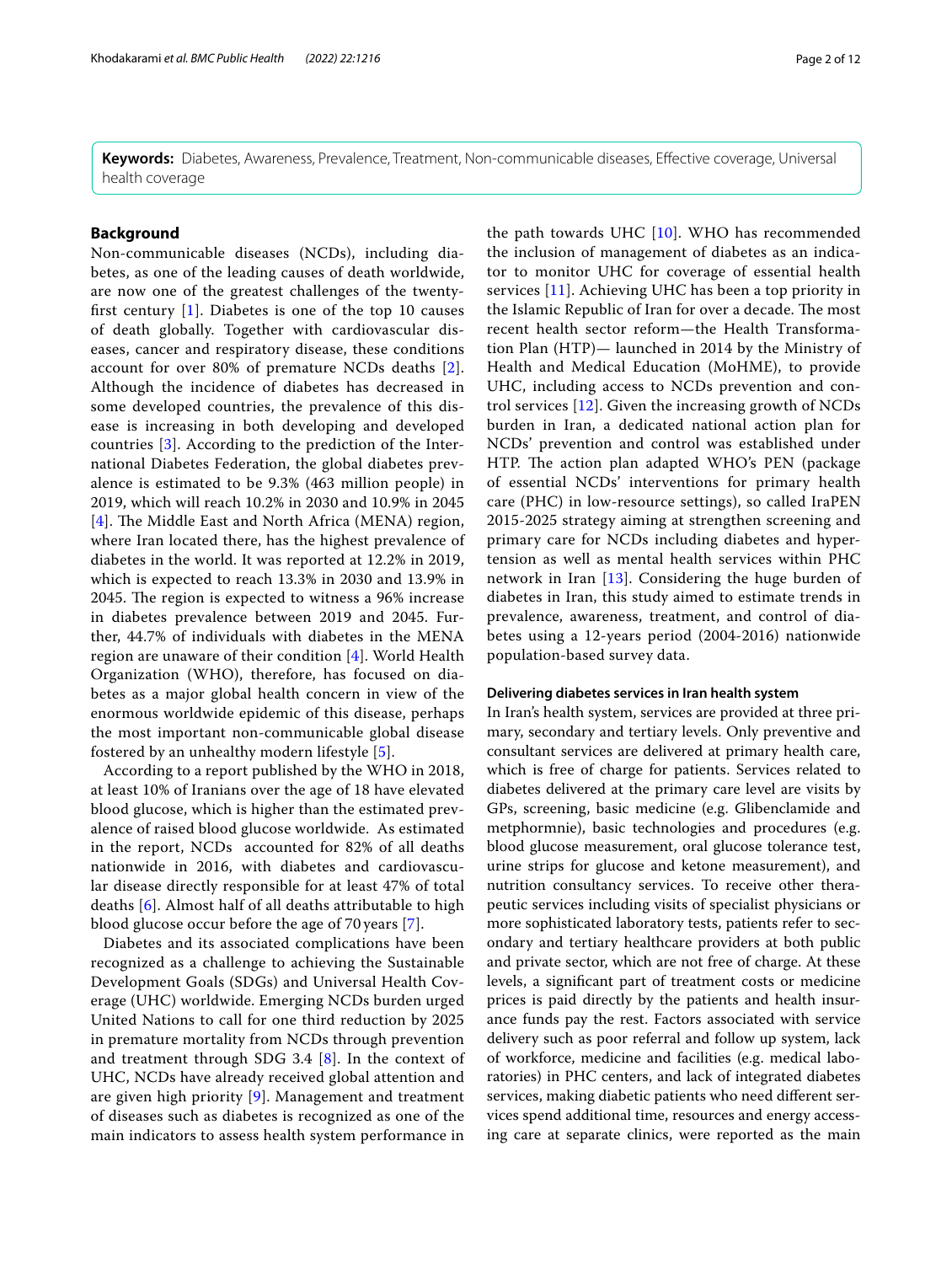#### **Methods**

#### **Study objectives**

The study objectives were:

- 1- To investigate trends of prevalence, awareness, treatment, and control of diabetes among Iranians aged 25-65 over 12 years.
- 2- To identify factors associated with prevalence, awareness, and control of diabetes among Iranians aged 25-65 over 12 years.

#### **Data source**

This is a secondary data analysis using primary data from a population-based survey, WHO STEPwise approach to surveillance (STEPS) of risk factors for NCDs. STEPS is a WHO-developed, standardized framework for countries to monitor the main NCDs risk factors through questionnaire assessment and physical and biochemical measurements. STEPS surveys are implemented at the country level as national household surveys using trained interviewers who undertake face-to-face interviews at household level with selected survey respondents of behavioral risk factors and physical measurements such as blood pressure and height and weight measurements (steps 1 and 2). Step-3 biochemical assessments for blood glucose, blood lipids, and urinary sodium usually take place at a local clinic or health center [[15](#page-10-14)].

STEPS survey has been implemented for seven rounds in Iran in years of 2004, 2006, 2007, 2008, 2009, 2011 and 20[16](#page-10-15)  $[16]$ . The first two steps were implemented in all years and the third step, which collects data on biochemical measures including blood glucose, was performed in four years (2004, 2007, 2011, 2016). All Iranians aged 18years who were living in Iran at the time of data collection were eligible for inclusion in the STEPS surveys but taking blood samples were limited to individuals who were 25years and above. In this study, we included those studies in which laboratory measurements carried out through step 3 on a subsample population.

The detailed methodology of the STEPS surveys performed in Iran has been published elsewhere [\[17](#page-10-16), [18\]](#page-10-17). Despite slight diferences in the sampling designs between the four selected surveys, and the smaller sample size in 2011 (due to fnancial constraints and economic problems), samples were representative of the Iranian adult population in all four surveys. Generally, a representative sample of urban and rural individuals was selected based on a multistage random cluster sampling method. The national postal code database, which includes addresses of all residential buildings in the country, was used as the sampling frame. Through systematic proportional to size cluster sampling, samples from both rural and urban areas were selected within each province of Iran. Blood samples were collected from all participants after fasting for at least 10hours overnight. All blood samples were shipped on dry ice to the central laboratory located in Tehran for analysis.

#### **Defnitions**

To calculate the prevalence of diabetes, all participants aged 25 to 65years were considered. However, to calculate the percentage of treatment received and the percentage of diabetes controlled only individuals identifed as diabetic patients were included in the analysis. Indicators were stratifed by age (25-39, 40-54, 55-65years old), gender (female/male), place of residence (rural/urban), household economic status (frst to ffth wealth quintile), and insurance health coverage. It should be mentioned that the information on households' economic status and information on insurance coverage were collected just in two rounds. In addition, just in one round (2016) the glucose level was measured by two clinical markers of diabetes status, Hemoglobin A1C (HbA1c) and fasting blood sugar (FBS).

The criteria for diagnosing diabetes in the present study are as follows:

- Diabetes was defned as the presence of one of the following conditions: 1) FBS higher than 126mg/dL or; 2) HbA1c of greater than or equal to 6.4% mmol/L or; 3) or self-report of the previous diagnosis of diabetes by medical professionals or taking medicine at the time of survey (oral glycemic medications in the last two weeks, insulin in the last two weeks) at the time of the survey. The questionnaire did not specify the type of diabetes (1 or 2).
- The awareness of diabetes was defined as those who self-reported physician-diagnosed diabetes among all participants with diabetes.
- The treatment of diabetes was defined as the percentage of diabetic patients who had taken diabetic medication regularly.
- The control of diabetes was defined as the percentage of diabetic patients whose FBS level was less than 140mg/dL or their HbA1c level was under 7.0% mmol/L [\[19\]](#page-10-18).

#### **Data analysis**

Descriptive statistics (means and standard deviations for continuous variables, counts and percentage for categorical variables) were used to provide information on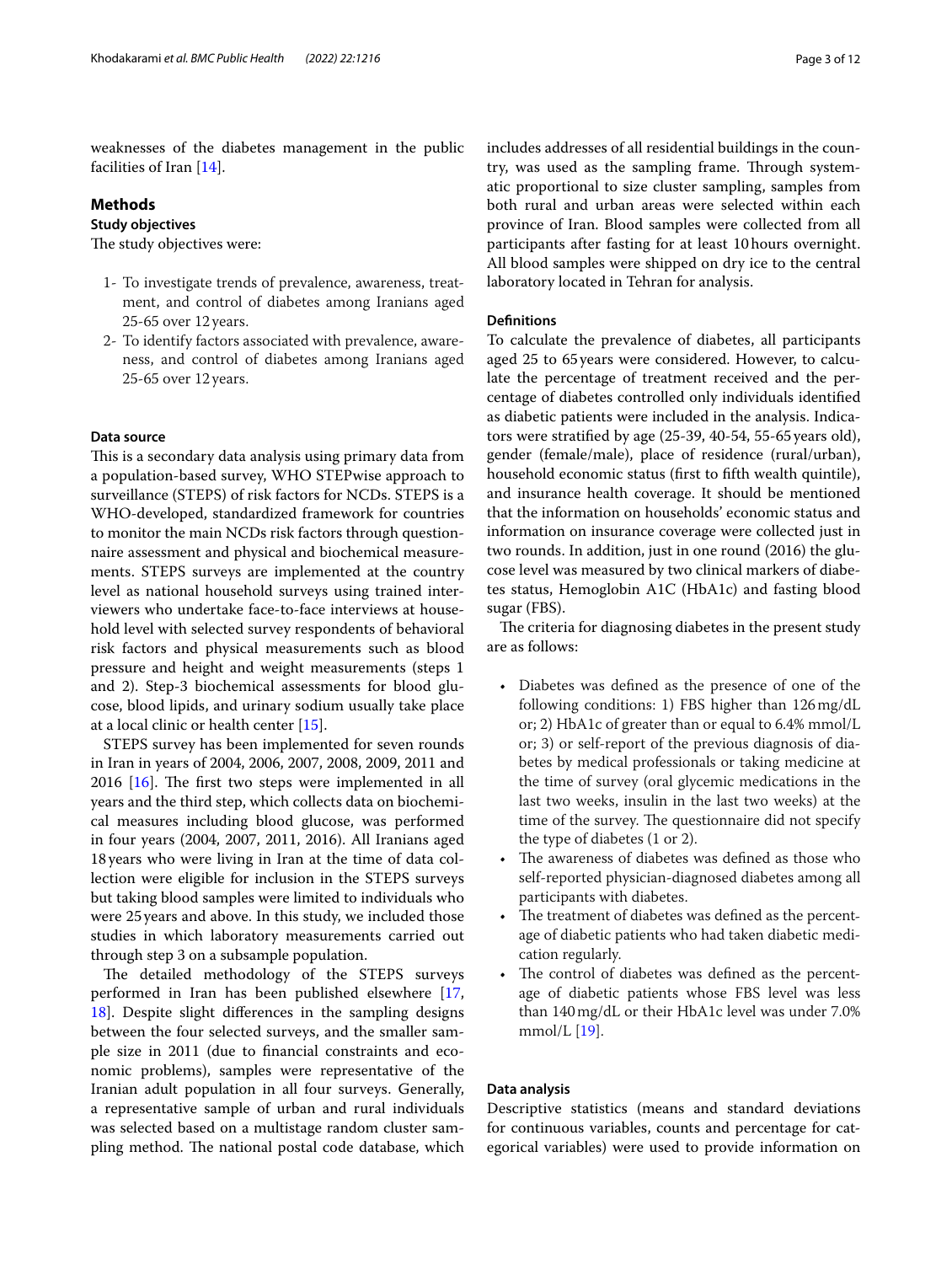the prevalence of diabetes, diabetes awareness, treatment and control, stratifed by age, sex, place of residence, wealth quintile, and health insurance status. Crude prevalence estimates of awareness, treatment, and control of diabetes were calculated and presented with 95% confdence interval (CI). Multivariate logistic regression analysis was used to identify factors (age, sex, place of residence, wealth quintile, health insurance status) associated with diabetes prevalence, awareness, treatment and control. Statistical signifcance was defned as a *P*-value<0.05. Sample weights were incorporated into all analyses to provide generalizable estimates. All the statistical analyses were conducted with STATA version 13 software. Analyzes were not standardized by age and sex.

#### **Results**

Table [1](#page-3-0) summarizes the demographic characteristics of the participants in each round. The overall sample sizes of four surveys were:  $2004 (n = 89,404)$ , 2007 (*n* =29,991), 2011 (*n* =12,103), and 2016 (*n* =30,541) of which we included individuals aged 25-65years in the study as follows: 2004 (*n* =70,961), 2007 (*n* =23,942), 2011 (*n* =7953), and 2016 (*n* =23,734).

The prevalence of diabetes among 25-65 years old adults during 2004-2016 by gender, age, place of residence, wealth quintile and insurance coverage are pre-sented in Table [2](#page-4-0). The overall prevalence of diabetes based on FBS increased from 8.4 to 13.2% during the period investigated. In 2016, the prevalence based on HBA1c was 13.5%, which is 0.3% higher than the estimated prevalence based on FBS. The prevalence increased with advancing age in all years. Diabetes was more prevalent among the age group of 55 to 65 years (26.8% in 2016). The prevalence of diabetes increased among both sexes in the period with a higher absolute increase among females (5.4% vs. 3.9%). In the study period, on average, diabetes was more prevalent in urban areas compared to rural areas (11.7% vs. 8%). Diabetes was more prevalent among individuals with health insurance compared to those uninsured. The highest prevalence of diabetes was among the third quintile in 2016 (15.3%) and the lowest one was for the frst quintile (10.7%).

As Table [3](#page-5-0) illustrates, the overall proportion of patients who were aware of their diabetes increased from 53.5 to 82.2% over the period 2004-2016. The awareness increased among all age groups, which increased with advancing age. The age group of 55-65 years in 2004, 2007 and 2011 had the highest awareness of the disease (61.1, 77.6, and 75.9%), however; in 2016 the age group of 25-39 years had the highest level of awareness  $(84.3%)$ . The level of awareness among males and females increased during the study period, with a higher level of awareness among females in 2016 (84.9% vs. 78%). However, the absolute growth

<span id="page-3-0"></span>

| Table 1 General characteristics of the participants in four surveys |
|---------------------------------------------------------------------|
|---------------------------------------------------------------------|

| <b>Variables</b>                                                          | 2004             | 2007             | 2011              | 2016              |
|---------------------------------------------------------------------------|------------------|------------------|-------------------|-------------------|
| Total number of participants 89,404                                       |                  | 29,991           | 12,103            | 30,541            |
| Total number of participants aged 25-65                                   | 70,961           | 23,942           | 7953              | 23,734            |
| Total number of participants with biochemical assess-<br>ments aged 25-65 | 70,450           | 20,860           | 7641              | 16,758            |
| Gender                                                                    |                  |                  |                   |                   |
| Female                                                                    | 35,138           | 11,972           | 4456              | 12,473            |
| Male                                                                      | 35,813           | 11,970           | 3497              | 11,301            |
| Age category (year)                                                       |                  |                  |                   |                   |
| $25 - 39$                                                                 | 25,955           | 8238             | 3095              | 10,766            |
| 40-54                                                                     | 27,656           | 9807             | 2209              | 8589              |
| 55-65                                                                     | 17,350           | 5897             | 2649              | 4379              |
| Health insurance                                                          |                  |                  |                   |                   |
| Yes                                                                       |                  | 23,868           |                   | 23,233            |
| <b>No</b>                                                                 |                  | 74               |                   | 501               |
| Supplementary health insurance coverage (%)                               |                  |                  |                   | 21.1 (20.7-21.6)  |
| Fasting blood sugar average                                               | 94.9 (91.4-98.3) | 89.2 (88.6-89.8) | 93.0 (91.5-94.5)  | 99.5 (98.8-100.1) |
| Over weight prevalence (%)                                                | 28.6             | 46.0 (45-47)     | 48.2 (45.5-82.7)  | 59.3 (58.7-59.9)  |
| Obesity prevalence (%)                                                    | 10.8             | 16.7 (16-17.6)   | 16.8 (15.2-18.35) | 22.7 (22.2-23.2)  |
| Mean BMI (kg/m2)                                                          | 24.8 (24.6-24.9) | 25.1) 25-25.2(   | 25.3 (25.1-25.6)  | 26.5 (26.5-26.6)  |

*BMI* Body Mass Index

\*Data on supplementary health insurance was collected only in 2016. Data on basic health insurance were not collected in 2004 and 2011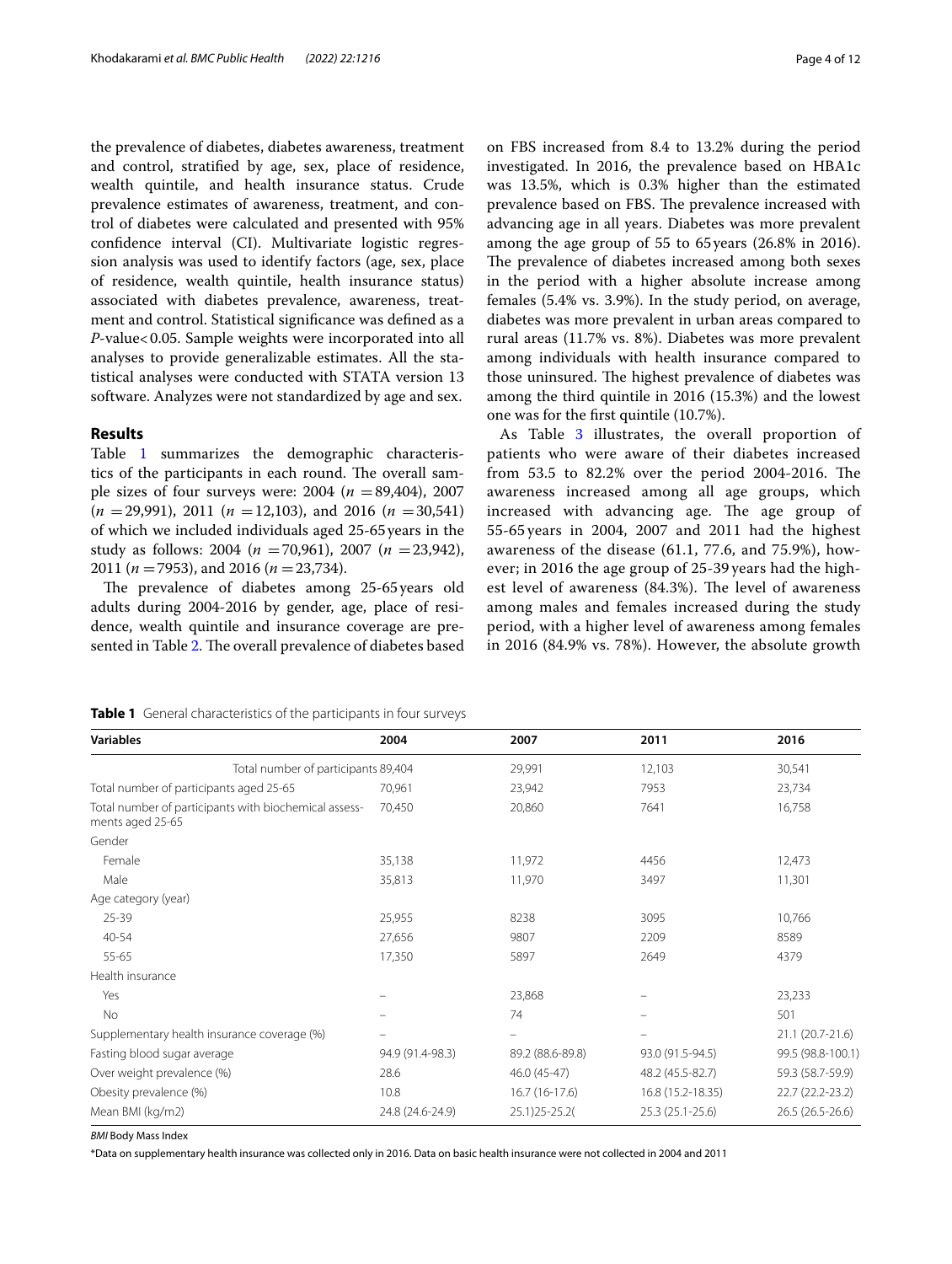| <b>Variables</b>    | 2004%(95%Cl)             | 2007%(95%Cl)     | 2011%(95%Cl)      | 2016%(95%CI)<br><b>Based on HbA1c</b> | 2016%(95%Cl)<br><b>Based on FBS</b> |
|---------------------|--------------------------|------------------|-------------------|---------------------------------------|-------------------------------------|
| Total               | $8.4(8.2 - 8.7)$         | $9(8.5-9.6)$     | $11.1(10-12.1)$   | 13.5 (12.9-14.2)                      | 13.2 (12.6-13.8)                    |
| Gender              |                          |                  |                   |                                       |                                     |
| Female              | $9.2(8.9-10.5)$          | $9.7(8.9-105)$   | 12.5 (11.8-14)    | 14.8 (13.9-15.6)                      | 14.6 (13.7-15.5)                    |
| Male                | $7.6(7.23-8)$            | $8.3(7.5-9.1)$   | $9.7(7.8-10.9)$   | 12 (11.2-12.9)                        | $11.5(10.6-12.3)$                   |
| Age category (year) |                          |                  |                   |                                       |                                     |
| 25-39               | $3.8(3.5-4.1)$           | $4.2(3.5-4.9)$   | $5(3.6-6.3)$      | $5.3(4.7-5.9)$                        | $5.3(4.7-5.9)$                      |
| 40-54               | 11.3 (10.8-11.8)         | 11.9 (10.9-13)   | 14.6 (12.6-16.6)  | 14.4 (13.3-15.4)                      | $14(13-15.1)$                       |
| 55-65               | 17.4 (16.6-18.2)         | 18.5 (17-20.1)   | 24.4 (22-26.9)    | 27.8 (26-29.5)                        | 26.8 (25-28.6)                      |
| Place of residence  |                          |                  |                   |                                       |                                     |
| Urban               | $9.8(9.4-10.2)$          | $10.1(9.3-10.9)$ | $12.5(11.1-13.9)$ | 14.7 (13.9-15.5)                      | 14.3 (13.5-15.1)                    |
| Rural               | $6.2(5.8-7)$             | $7.3(6.5-8.1)$   | $8(6.6-9.4)$      | 10.8 (9.9-11.6)                       | $10.5(9.6-11.3)$                    |
| Wealth quintile     |                          |                  |                   |                                       |                                     |
| First quintile      |                          |                  | $7.4(5.8-8.9)$    | $11.2(10-12.5)$                       | $10.7(9.5-11.9)$                    |
| Second quintile     |                          |                  | $11(8.8-13.2)$    | 13.7 (12.7-15.1)                      | 13.8 (12.4-15.3)                    |
| Third quintile      | $\overline{\phantom{m}}$ |                  | $14(11.2-16.7)$   | 15.7 (14.2-17.3)                      | 15.3 (13.7-16.8)                    |
| Fourth quintile     |                          |                  | $11.4(9.4-13.5)$  | 13.9 (12.5-15.2)                      | $13.4(12-14.7)$                     |
| Fifth quintile      | $\qquad \qquad -$        |                  | 11.6 (8.5-14.8)   | 13.4 (12-14.8)                        | 13.3 (11.9-14.7)                    |
| Health insurance    |                          |                  |                   |                                       |                                     |
| Yes                 |                          | $9.6(8.9-10.2)$  |                   | 13.9 (13.2-14.5)                      | $13.6(13-14.2)$                     |
| <b>No</b>           |                          | $6.9(5.8-8)$     |                   | $8.9(6.8-11)$                         | $8.3(6.2 - 10.3)$                   |

<span id="page-4-0"></span>

| Table 2 Prevalence of diabetes among Iranian population aged 25-65 in four rounds |  |  |  |
|-----------------------------------------------------------------------------------|--|--|--|
|-----------------------------------------------------------------------------------|--|--|--|

\* Data on wealth quintiles were collected only in two surveys: 2011, 2016. Data on supplementary health insurance was collected only in 2016 survey. Data on basic health insurance were collected in 2007 and 2016 surveys

was greater among men compared to women during the study years (30.9%vs. 26.5%). Self-awareness of diabetes also increased in rural and urban areas in the study period. Overall, the absolute increase was higher in rural areas compared to that in urban areas (33.7% vs. 27.2%). Diabetes awareness was higher among participants with health insurance compared to those without health insurance with an upward trend in both groups over time. Diabetes awareness increased among all five wealth quintiles during the study period. The third quintile had the highest awareness (86.3%) in 2016 and the lowest awareness was observed among the frst quintile (80.9%).

Table [3](#page-5-0) also shows the proportion of diabetes treatment and control during the investigated period among the diabetic patient population. The proportion of patients received treatment was 35.9% in 2004 and increased to 46% in 2011 but then decreased to 39.6% in 2016. The proportion of diabetic patients were on treatment increased with advancing age, according to which the age group of 65-55years had the highest level of receiving treatment in 2016 (52.1%). A higher percentage of diabetic women received treatment for the condition compared to men in all investigated years. The proportion of diabetic patients on treatment in rural and urban areas increased from 2004 to 2011 and then declined in 2016. The proportion of patients received treatment in urban and rural areas were 38.1 and 30% in 2004, 47.3 and 41.9% in 2011 and 39.3 and 40.5% in 2016, respectively.

Diabetic patients had better glycemic control in 2016 compared to 2004 (18.5% vs. 14.5%), with an absolute increase by  $4\%$  (Table [3](#page-5-0)). The proportion of diabetic patients with controlled FBS increased with advancing age in all years of the study. The proportion of diabetic males and females with controlled blood glucose level increased from 12.1 and 16.4% in 2004 to 17.9 and 18.8% in 2016, respectively. It was higher among females in three rounds (2004, 2007 and 2016) and in one round (2011) it was higher among males (21.8% vs. 19. 5%). The proportion of individuals with controlled diabetes in urban areas increased from 2004 to 2011 and then decreased to 18.5% in 2016, but overall, it increased during the period 2004-2016 by 3.8%. In rural areas, it increased from 13.9% in 2004 to 21.2% in 2007 and then decreased to 18.3% in 2016. Percentage of controlled diabetes was higher among diabetics with health insurance than those without health insurance in investigated years (21.9% vs. 15.1% in 2007 and 20.1% vs. 18.5% in 2016). The proportion of controlled diabetes in the first, second and third wealth quintiles decreased in 2016 compared to 2011 and increased among the fourth and ffth quintiles during the period. The highest and the lowest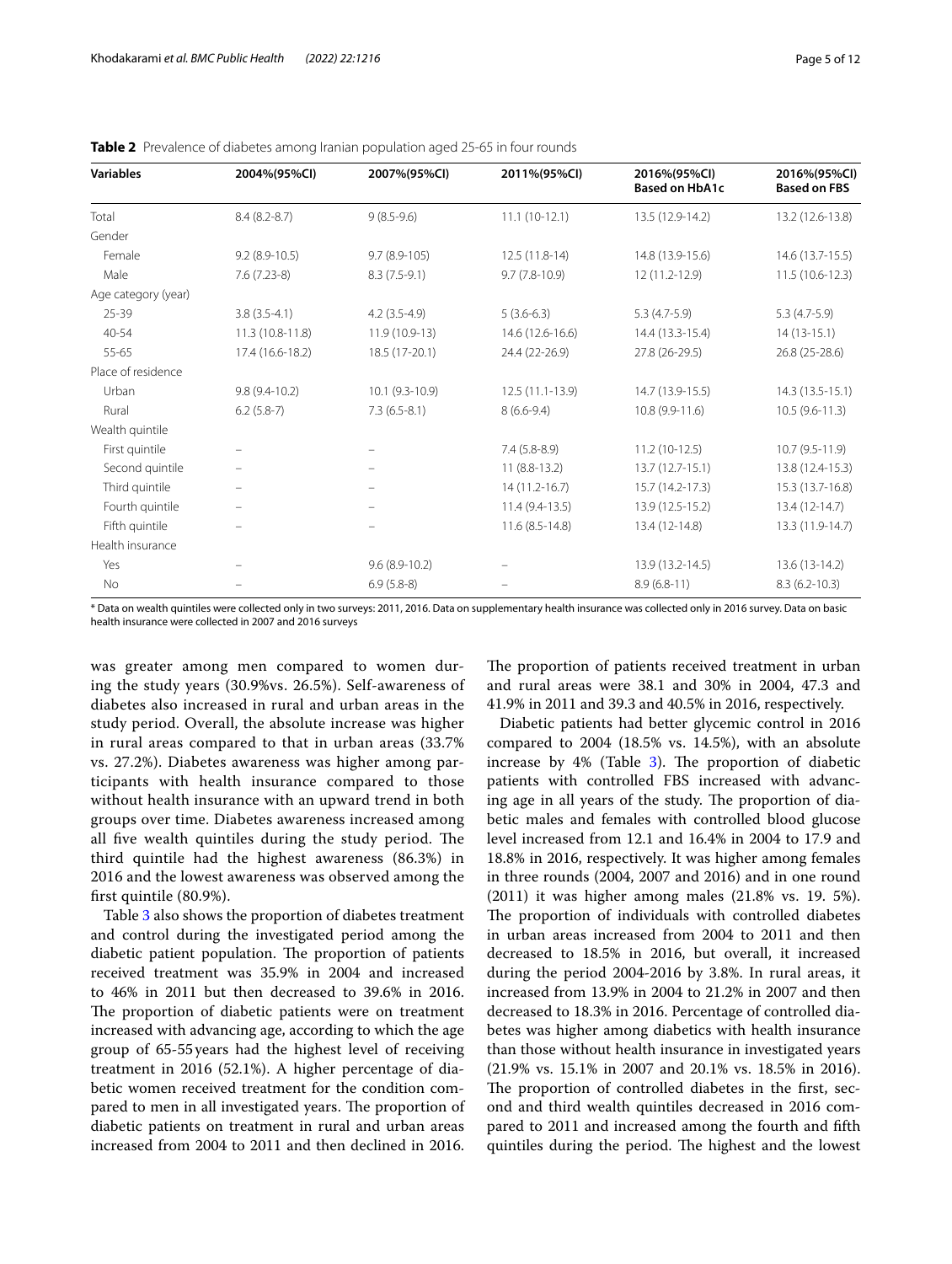## <span id="page-5-0"></span>**Table 3** Awareness, treatment and control of diabetes among diabetic patients aged 25-65 in four rounds

| <b>Variables</b>    |           | 2004%(95%Cl)     | 2007%(95%Cl)     | 2011%(95%CI)     | 2016%(95%CI)<br><b>Based on HbA1c</b> | 2016%(95%Cl)<br><b>Based on FBS</b> |
|---------------------|-----------|------------------|------------------|------------------|---------------------------------------|-------------------------------------|
| Total               |           |                  |                  |                  |                                       |                                     |
| awareness           |           | 53.5 (51.8-55.2) | 65.6 (62.3-68.8) | 70.5 (65.4-75.6) | 79.1 (77.2-81.1)                      | 82.2 (80.3-84.1)                    |
| treatment           |           | 35.9 (34.3-37.5) | 42 (37.8-45.3)   | 46 (41.1-50.9)   | 38 (35.6-40.4)                        | 39.6 (37.1-42.1)                    |
| control             |           | 14.5 (13.4-15.6) | 20.8 (18.2-23.5) | 20.4 (16.5-24.3) | 14.3 (12.4-16.2)                      | 18.5 (16.5-20.4)                    |
| Gender              |           |                  |                  |                  |                                       |                                     |
| Female              | awareness | 58.4 (56.2-60.7) | 71.8 (67.7-76)   | 74.1 (67.4-80.7) | 82.6 (80.3-85)                        | 84.9 (82.6-87.1)                    |
|                     | treatment | 39.8 (37.7-41.9) | 46.4 (42.1-50.6) | 49.9 (43.7-56.1) | 38.5 (35.3-41.7)                      | 40.1 (36.9-43.4)                    |
|                     | control   | 16.4 (14.8-18)   | 21.6 (18.3-24.9) | 19.5 (15.2-23.9) | 14.6 (12-17.1)                        | 18.8 (16.2-21.4)                    |
| Male                | awareness | 47.1 (44.4-49.7) | 57.7 (52.6-62.8) | 65.2 (57.1-73.2) | 73.8 (70.6-77.1)                      | 78 (74.6-81.3)                      |
|                     | treatment | 30.8 (28.5-33.1) | 36.6 (31.5-41.6) | 40.1 (32-48.1)   | 37.3 (33.6-41.1)                      | 38.8 (34.9-42.7)                    |
|                     | control   | 12.1 (10.5-13.7) | 19.9 (15.5-24.2) | 21.8 (14.6-29)   | 13.9 (11.2-16.6)                      | 17.9 (15-20.9)                      |
| Age category (year) |           |                  |                  |                  |                                       |                                     |
| 25-39               | awareness | 40.3 (36-44.6)   | 48.6 (39.7-57.7) | 55.9 (40.9-70.3) | 83.4 (79.4-87.5)                      | 84.3 (80-88.5)                      |
|                     | treatment | 21.5 (18-25)     | 20.6 (13.2-28)   | 19.9 (10.4-29.5) | 14.8 (10.4-19.1)                      | 14.8 (10.4-19.2)                    |
|                     | control   | $11.4(8.7-14.2)$ | 13.7 (7-20.3)    | $11(3.8-18.3)$   | $9(5.4-12.6)$                         | $9.6(6-13.3)$                       |
| $40 - 54$           | awareness | 54.9 (52.5-57.4) | 66.2 (61.8-70.6) | 74.4 (67.8-80.9) | 77.5 (74.4-80.6)                      | 80.6 (77.6-83.6)                    |
|                     | treatment | 36.8 (34.5-39.2) | 43.4 (38.7-48.1) | 51.8 (44.6-59)   | 34.6 (30.7-38.4)                      | 36.2 (32.2-40.1)                    |
|                     | control   | 13.9 (12.2-15.5) | 20.2 (16.5-23.8) | 22.6 (16.1-29.1) | 11.9 (9.2-14.6)                       | 15 (12.4-17.6)                      |
| 55-65               | awareness | 61.1 (58.8-63.5) | 77.6 (74-81.1)   | 75.9 (70.9-80.9) | 79.1 (76.1-82.1)                      | 82.9 (79.9-85.9)                    |
|                     | treatment | 45.2 (42.8-47.6) | 56.2 (51.7-60.7) | 56.8 (51-62.6)   | 49.8 (46-53.5)                        | 52.1 (48.3-56)                      |
|                     | control   | 17.7 (15.9-19.5) | 27.3 (22.9-31.6) | 24.2 (19.5-28.9) | 18.5 (15.3-21.8)                      | 25 (21.9-28.5)                      |
| Place of residence  |           |                  |                  |                  |                                       |                                     |
| Urban               | awareness | 55.5 (53.5-57.5) | 64.8 (60.8-68.7) | 70.5 (64.4-76.7) | 79.3 (77.1-81.6)                      | 82.7 (80-84.5)                      |
|                     | treatment | 38.1 (36.2-40)   | 42.4 (38.4-46.4) | 47.3 (41.4-53.2) | 38.1 (35.2-41.1)                      | 39.3 (36.3-42.3)                    |
|                     | control   | 14.7 (13.4-16.1) | 20.6 (17.5-23.7) | 21.4 (16.7-26)   | 14.1 (11.8-16.4)                      | 18.5 (16.2-20.9)                    |
| Rural               | awareness | 48.2 (45 - 51.4) | 67.3 (61.8-72.8) | 70.6 (62.2-79.1) | 78.5 (75-82)                          | 81.9 (78.6-85.3)                    |
|                     | treatment | 30 (27.2-32.8)   | 41.1 (35.6-46.7) | 41.9 (33.3-50.6) | 37.7 (33.7-41.7)                      | 40.5 (36.4-44.7)                    |
|                     | control   | 13.9 (11.8-16)   | 21.2 (16.2-26.3) | 17.4 (11.2-23.6) | 15 (12.1-18)                          | 18.3 (15.1-21.6)                    |
| Wealth quintile     |           |                  |                  |                  |                                       |                                     |
| First quintile      | awareness |                  |                  | 78.6 (70.1-87.1) | 76.1 (71.1-81.1)                      | 80.9 (76.2-85.7)                    |
|                     | treatment |                  |                  | 45.7 (34.6-56.9) | 34.6 (28.9-40.3)                      | 37.3 (31.4-43.2)                    |
|                     | control   |                  |                  | 22.9 (13.1-32.7) | 15.6 (11.7-19.5)                      | 19.8 (15.4-24.2)                    |
| Second quintile     | awareness |                  |                  | 66.7 (56.8-76.6) | 80.9 (76.5-84.67)                     | 82.1 (77.9-86.9)                    |
|                     | treatment |                  |                  | 43.8 (34.1-53.6) | 43 (37.2-48.8)                        | 43.6 (37.8-49.4)                    |
|                     | control   |                  |                  | 21.1 (13.7-28.6) | 13.8 (10.1-17.5)                      | 17.6 (13.4-21.8)                    |
| Third quintile      | awareness |                  |                  | 70.3 (58.5-82.2) | 82.9 (78.8-86.1)                      | 86.3 (83-89.5)                      |
|                     | treatment |                  |                  | 48 (37.2-58.8)   | 38.1 (32.8-43.3)                      | 40.2 (34.8-45.6)                    |
|                     | control   |                  |                  | 24.4 (15.4-33.5) | 14.83 (10.4-19.3)                     | 19.7 (14.6-23.9)                    |
| Fourth quintile     | awareness |                  |                  | 70.5 (61.1-79.9) | 78.5 (74.1-82.8)                      | 82.3 (77.9-86.6)                    |
|                     | treatment |                  |                  | 45.8 (36.5-55.1) | 39.4 (34.2-44.6)                      | 41.6 (36.1-47)                      |
|                     | control   |                  |                  | 15.6 (9.4-21.8)  | 14 (9.8-18.2)                         | 20.4 (15.7-25.2)                    |
| Fifth quintile      | awareness |                  |                  | 69 (54.6-83.4)   | 82.1 (78.1-86.1)                      | 83.2 (79-87.4)                      |
|                     | treatment |                  |                  | 46.9 (33-60.9)   | 36.2 (30.8-41.7)                      | 36.4 (30.8-42)                      |
|                     | control   |                  |                  | 16.6 (7.4-25.9)  | 14.4 (9.8-19)                         | 16.9 (13-20.8)                      |
| Health insurance    |           |                  |                  |                  |                                       |                                     |
| Yes                 | awareness |                  | 66.5 (63-70)     |                  | 80.4 (78.5-82.3)                      | 93.2 (84.1-81.8)                    |
|                     | treatment |                  | 43.8 (40.2-47.3) |                  | 38.4 (35.9-40.9)                      | 39.9 (37.3-42.4)                    |
|                     | control   |                  | 21.9 (19-24.8)   |                  | 14.3 (12.4-16.3)                      | 20.1 (10.4-29.9)                    |
| No                  | awareness |                  | 60.8 (52.4-69.2) |                  | 73.4 (62.8-84)                        | 80.5 (69.7-91.3)                    |
|                     | treatment |                  | 32.9 (25.1-40.6) |                  | 38.5 (26.6-50.3)                      | 41.8 (29.1-54.5)                    |
|                     | control   |                  | 15.1 (9.1-21)    |                  | 15.2 (6.8-23.7)                       | 18.5 (16.5-20.6)                    |

\*Data on wealth quintiles were collected only in two surveys: 2011, 2016. Data on supplementary health insurance was collected only in 2016 survey. Data on basic health insurance were collected in 2007 and 2016 surveys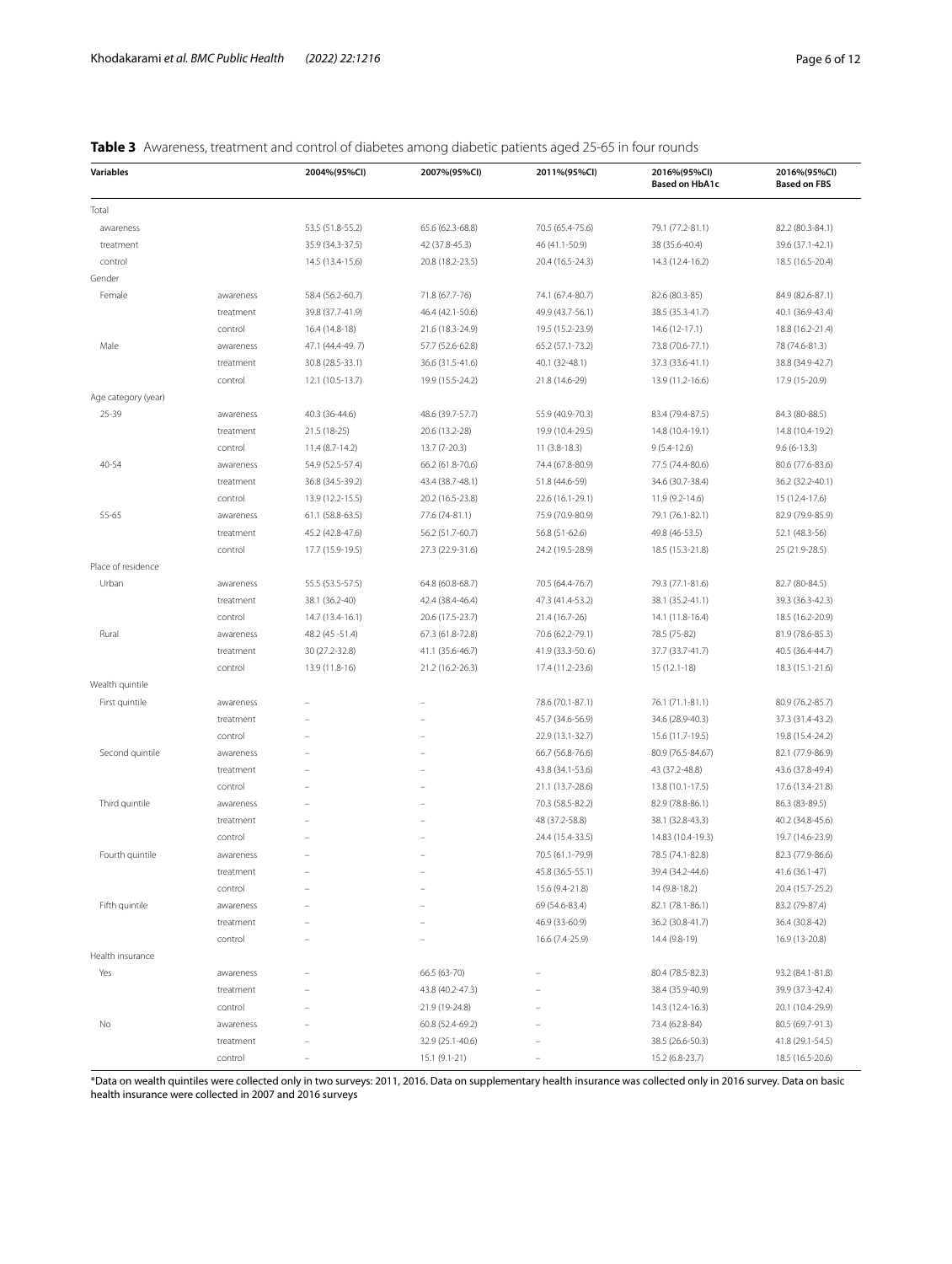

<span id="page-6-0"></span>proportions of controlled diabetes were observed among the fourth quintile (20.4%) and ffth quintile (16.9%) in 20[1](#page-6-0)6. Figure 1 illustrates the proportion of diabetic patients who were aware of their condition, who were on treatment and who had adequate glycemic control in four rounds of the study.

Logistic regression was used to identify socio-demographic factors associated with the levels of awareness, treatment and control of diabetes mellitus. The initial model included variables for gender, age, place of residence, wealth quintile, and health insurance. Factors for which *P* was greater than or equal to 0.05 were removed from the final model. The results are summarized in Tables [4,](#page-6-1) [5](#page-7-0), [6](#page-7-1) and [7.](#page-8-0)

Table [4](#page-6-1) presents the odds ratios for covariates and diabetes prevalence based on FBS and HbA1C in 2016. Male participants were less likely to have diabetes compared to females (based on FBS:  $OR = 0.74$ , CI: 0.66 to 0.83; based on HbA1c: OR = 0.77, CI: 0.69 to 0.86). Both age groups of 40-54 (based on FBS:  $OR = 2.84$ , CI: 2.44 to 3.31; based on HbA1c: OR=2.88, CI: 2.48 to 3.34) and 55-65 years (based on FBS:  $OR = 6.23$ , CI: 5.32 to 7.3; based on HbA1c: OR=6.43, CI: 5.51 to 7.5) had a greater probability of having diabetes than the 25-39 age group. Individuals residing in urban areas were more likely to have diabetes compared to those living in rural areas (based on FBS:  $OR = 1.31$ , CI: 1.14 to 1.51; based on HbA1c:  $OR = 1.33$ , CI: 1.16 to 1.53). Individuals in the third quintile were more likely to have diabetes compared to other wealth quintiles (based on FBS: OR = 1.27, CI: 1.05 to 1.54; based on HbA1c: OR = 1.23, CI: 1.02 to 1.48). Insured participants were more likely to have diabetes compared to uninsured individuals for both basic (based on FBS: OR=1.41, CI: 1.06 to 1.87; based on HbA1c: OR=1.35, CI: 1.02 to 1.78) and supplementary health insurance (based on FBS:  $OR = 1.16$ , CI: 1.01 to 1.35; based on HbA1c: OR=1.18, CI: 1.02 to 1.36).

<span id="page-6-1"></span>**Table 4** Multivariate logistic regression analyses on risk factors for diabetes among Iranian aged 25-65 in 2016

| <b>Variables</b>    | <b>Based on FBS</b>            |         | <b>Based on HbA1C</b> |         |
|---------------------|--------------------------------|---------|-----------------------|---------|
|                     | OR (95%CI)                     | p-value | OR (95%CI)            | p-value |
| Gender              |                                |         |                       |         |
| Female              | 1                              | Ref     | 1                     | Ref     |
| Male                | $0.74(0.66 - 0.83)$            | < 0.001 | $0.77(0.69 - 0.86)$   | < 0.001 |
| Age category (year) |                                |         |                       |         |
| 25-39               | 1                              | Ref     | 1                     | Ref     |
| 40-54               | 2.84 (2.44-3.31)               | < 0.001 | 2.88 (2.48-3.34)      | < 0.001 |
| $55 - 65$           | $6.23(5.32 - 7.30)$            | < 0.001 | $6.43(5.51 - 7.50)$   | < 0.001 |
| Place of residence  |                                |         |                       |         |
| Rural               | 1                              | Ref     | 1                     | Ref     |
| Urban               | $1.31(1.14-1.51)$              | < 0.001 | $1.33(1.16-1.53)$     | < 0.001 |
| Wealth quintile     |                                |         |                       |         |
| First quintile      | 1                              | Ref     | 1                     | Ref     |
| Second              | $1.10(0.91 - 1.33)$            | 0.284   | 1.03 (0.85-1.24)      | 0.74    |
| Third               | $1.27(1.05-1.54)$              | 0.013   | 1.23 (1.02-1.48)      | 0.03    |
| Fourth              | $1.06(0.87 - 1.30)$            | 0.505   | $1.04(0.85 - 1.26)$   | 0.671   |
| Fifth               | $0.97(0.79-1.21)$              | 0.853   | $0.91(0.74-1.13)$     | 0.414   |
| Health insurance    |                                |         |                       |         |
| No                  | 1                              | Ref     | 1                     | Ref     |
| Yes                 | 1.41 (1.06-1.87)               | 0.018   | 1.35 (1.02-1.78)      | 0.03    |
|                     | Supplementary health insurance |         |                       |         |
| No                  | 1                              | Ref     | 1                     | Ref     |
| Yes                 | $1.16(1.01 - 1.35)$            | 0.023   | 1.18 (1.02-1.36)      | 0.019   |

*Ref* Reference category, *CI* Confdence interval

\*All variables in the table included in the fnal model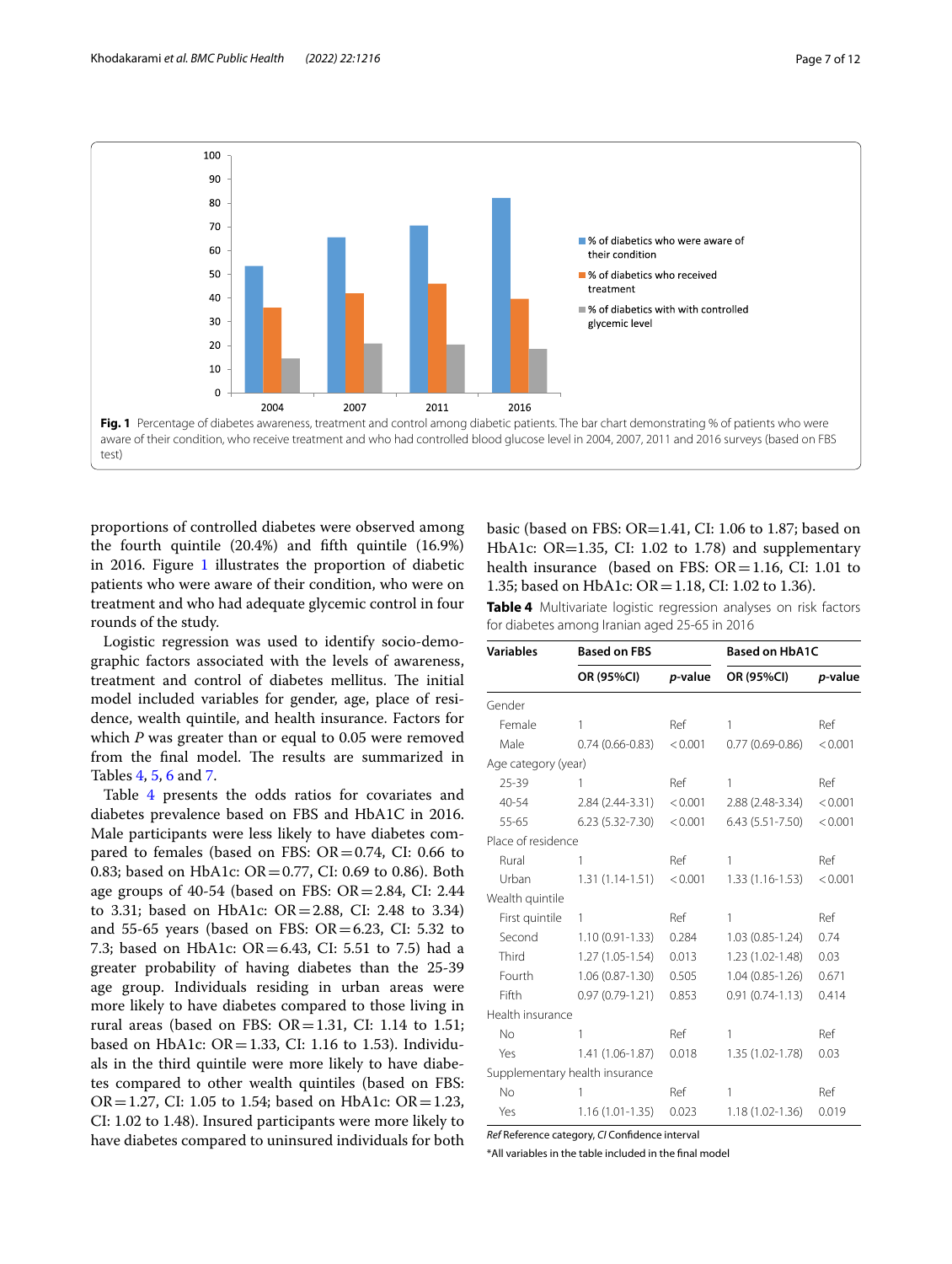<span id="page-7-0"></span>**Table 5** Multivariate logistic regression analyses on risk factors for diabetes awareness among diabetic patients aged 25-65 in 2016

| <b>Variables</b>    | <b>Based on FBS</b>              |         | <b>Based on HbA1C</b> |         |
|---------------------|----------------------------------|---------|-----------------------|---------|
|                     | OR (95%CI)                       | p-value | OR (95%CI)            | p-value |
| Gender              |                                  |         |                       |         |
| Female              | 1                                | Ref     | 1                     | Ref     |
| Male                | $0.58(0.45 - 0.77)$              | < 0.001 | $0.53(0.42 - 0.68)$   | < 0.001 |
| Age category (year) |                                  |         |                       |         |
| $25 - 39$           | 1                                | Ref     | 1                     | Ref     |
| $40 - 54$           | $0.75(0.51 - 1.09)$              | 0.139   | $0.64(0.45-0.91)$     | 0.013   |
| 55-65               | $0.88(0.60-1.30)$                | 0.545   | $0.75(0.53 - 1.08)$   | 0.128   |
| Place of residence  |                                  |         |                       |         |
| Rural               | Not significant in initial model |         |                       |         |
| Urban               |                                  |         |                       |         |
| Wealth quintile     |                                  |         |                       |         |
| First quintile      | Not significant in initial       |         | 1                     | Ref     |
| Second              | model                            |         | $1.2(0.82 - 1.78)$    | 0.338   |
| Third               |                                  |         | $1.4(0.95 - 2.05)$    | 0.086   |
| Fourth              |                                  |         | $1.1(0.74-1.62)$      | 0.62    |
| Fifth               |                                  |         | 1.42 (0.94-2.14)      | 0.091   |
| Health insurance    |                                  |         |                       |         |
| No                  | Not significant in initial model |         |                       |         |
| Yes                 |                                  |         |                       |         |
|                     | Supplementary health insurance   |         |                       |         |
| No                  | 1                                | Ref     | 1                     | Ref     |
| Yes                 | 1.56 (1.14-2.14)                 | 0.005   | 1.45 (1.08-1.94)      | 0.013   |

*Ref* Reference category, *CI* Confdence Interval

\* Based on FBS, variables: place of residence, wealth quintile and health insurance were not signifcant in the initial model and were not entered into the fnal model. Based on HbA1C, variables: place of residence and health insurance were not signifcant in the initial model and were not entered into the fnal model

Table [5](#page-7-0) shows the odds ratios for covariates and diabetes awareness based of FBS and HbA1C in 2016. Male participants were less likely to be aware of the disease (based on FBS:  $OR = 0.58$ , CI: 0.45 to 0.77; based on HbA1c:  $OR = 0.53$ , CI: 0.42 to 0.68). Individuals covered by supplementary health insurance were more likely to be aware of their diabetic condition (based on FBS:  $OR = 1.56$ , CI: 1.14 to 2.14; based on HbA1c:  $OR = 1.45$ , CI: 1.08 to 1.94). The age group 40-54 years was more likely to be aware of their hyperglycemic condition based on HbA1c ( $OR = 0.64$ , CI: 0.45 to 0.91).

As shown in Table [6](#page-7-1), the relationship between receiving treatment and age groups of 40-54 (based on FBS: OR=3.34, CI: 2.25 to 4.96; based on HbA1c: OR=3.07, CI: 2.07 to 4.54) and 55-65 years (based on FBS:  $OR = 6.49$ , CI: 4.39 to 9.60; based on HbA1c: OR=5.84, CI: 3.97 to 8.59) were signifcant in the fnal regression model. Second wealth quintile, the age groups of 40-54 and 55-65years had higher

<span id="page-7-1"></span>

| <b>Variables</b>    | <b>Based on FBS</b>              |         | <b>Based on HbA1C</b> |         |
|---------------------|----------------------------------|---------|-----------------------|---------|
|                     | OR (95%CI)                       | p-value | OR (95%CI)            | p-value |
| Gender              |                                  |         |                       |         |
| Female              | 1                                | Ref     | 1                     | Ref     |
| Male                | $0.88(0.71 - 1.11)$              | 0.303   | $0.92(0.73 - 1.14)$   | 0.466   |
| Age category (year) |                                  |         |                       |         |
| $25 - 39$           | 1                                | Ref     | 1                     | Ref     |
| 40-54               | 3.34 (2.25-4.96)                 | < 0.001 | 3.07 (2.07-4.54)      | < 0.001 |
| 55-65               | 6.49 (4.39-9.60)                 | < 0.001 | 5.84 (3.97-8.59)      | < 0.001 |
| Place of residence  |                                  |         |                       |         |
| Rural               | Not significant in initial model |         |                       |         |
| Urban               |                                  |         |                       |         |
| Wealth quintile     |                                  |         |                       |         |
| First quintile      | Not significant in Initial       |         | 1                     | Ref     |
| Second              | model                            |         | 1.34 (0.93-1.91)      | 0.107   |
| Third               |                                  |         | $1.12(0.79-1.58)$     | 0.507   |
| Fourth              |                                  |         | $1.17(0.83 - 1.66)$   | 0.36    |
| Fifth               |                                  |         | $1.09(0.74-1.61)$     | 0.645   |
| Health insurance    |                                  |         |                       |         |
| No                  | Not significant in initial model |         |                       |         |
| Yes                 |                                  |         |                       |         |
|                     | Supplementary health insurance   |         |                       |         |
| No                  | 1                                | Ref     | 1                     | Ref     |
| Yes                 | $1.06(0.83-1.36)$                | 0.574   | $1.10(0.84-1.42)$     | 0.462   |

*Ref* Reference category, *CI* Confdence Interval

\*Based on FBS, variables: place of residence, wealth quintile and health insurance were not signifcant in the initial model and were not entered into the fnal model. Based on HbA1C, variables: place of residence and health insurance were not signifcant in the initial model and were not entered into the fnal model

odds of receiving treatment for diabetes in the initial model. The odds of receiving treatment were higher among the age groups of 40-54 and 55-65years in the fnal model too.

In the initial regression model, the age groups of 40-54 and 55-65years and individuals with supplementary health insurance were more likely to have controlled diabetes based on FBS. As Table [7](#page-8-0) shows, in the fnal model, two age groups of 40-54 (based on FBS:  $OR = 1.70$ , CI 1.06 to 2.73) and 55-65 years (based on FBS:  $OR = 3.19$ , CI 1.99 to 5.10; based on HbA1c:  $OR = 2.3$ , CI 1.41 to 3.76) were more likely to have controlled glucose levels.

## **Discussion**

Diabetes is a complex health problem that results in signifcant morbidity and mortality and health care resource utilization, particularly in developing countries such as Iran [\[3](#page-10-2), [8,](#page-10-7) [20](#page-10-19)]. Using nationally representative data, this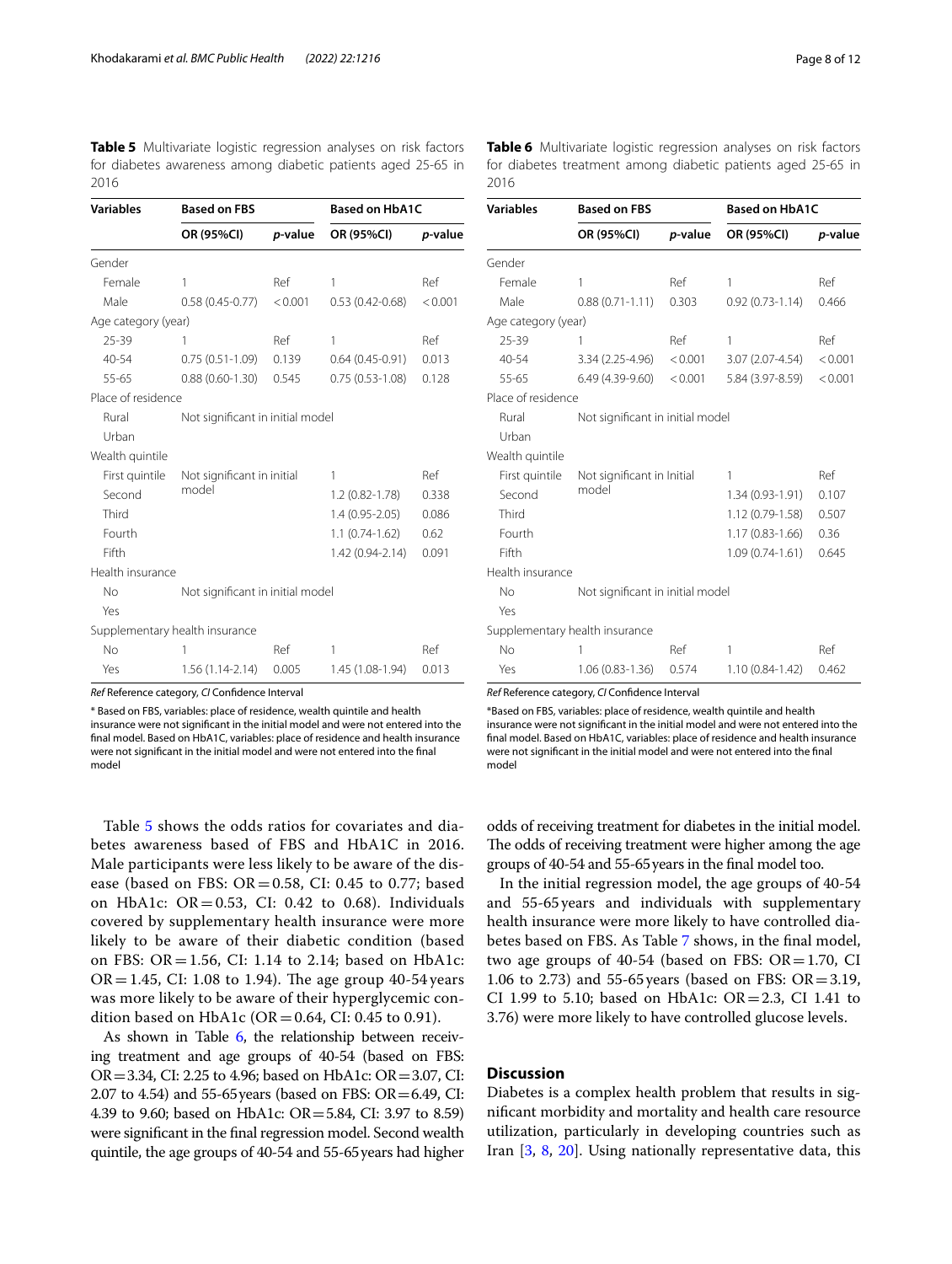| <b>Variables</b>    | <b>Based on FBS</b>              |         | <b>Based on HbA1C</b>      |         |
|---------------------|----------------------------------|---------|----------------------------|---------|
|                     | OR (95%CI)                       | p-value | OR (95%CI)                 | p-value |
| Gender              |                                  |         |                            |         |
| Female              | 1                                | Ref     | 1                          | Ref     |
| Male                | $0.90(0.69 - 1.18)$              | 0.468   | $0.91(0.67-1.25)$          | 0.596   |
| Age category (year) |                                  |         |                            |         |
| 25-39               | 1                                | Ref     | 1                          | Ref     |
| 40-54               | 1.70 (1.06-2.73)                 | 0.028   | $1.36(0.82 - 2.26)$        | 0.228   |
| 55-65               | 3.19 (1.99-5.10)                 | < 0.001 | $2.30(1.41-3.76)$          | < 0.001 |
| Place of residence  |                                  |         |                            |         |
| Rural               | Not significant in initial model |         |                            |         |
| Urban               |                                  |         |                            |         |
| Wealth quintile     |                                  |         |                            |         |
| First quintile      | Not significant in initial model |         |                            |         |
| Second              |                                  |         |                            |         |
| Third               |                                  |         |                            |         |
| Fourth              |                                  |         |                            |         |
| Fifth               |                                  |         |                            |         |
| Health insurance    |                                  |         |                            |         |
| <b>No</b>           | Not significant in initial model |         |                            |         |
| Yes                 |                                  |         |                            |         |
|                     | Supplementary health insurance   |         |                            |         |
| No                  | 1                                | Ref     | Not significant in initial |         |
| Yes                 | $1.17(0.87 - 1.56)$              | 0.278   | model                      |         |

<span id="page-8-0"></span>**Table 7** Multivariate logistic regression analyses on risk factors for diabetes control among diabetic patients aged 25-65 in 2016

*Ref* Reference category, *CI* Confdence interval

\*Based on FBS, variables: place of residence, wealth quintile and health insurance were not signifcant in the initial model and were not entered into the fnal model. Based on HbA1C, variables: place of residence, wealth quintile, health insurance and supplementary health insurance were not signifcant in the initial model and were not entered into the fnal model

study analyzed the prevalence, awareness, treatment and glycemic control of diabetes for a period of 12years among Iranians aged 25-65 years old. Our fndings indicated that the prevalence of diabetes and diabetes awareness increased over time while diabetes treatment and glycemic control, despite growth, are not at an appropriate level yet.

Our fndings revealed that the prevalence of diabetes has increased in Iran in both urban and rural areas in recent years. The prevalence of diabetes among individuals aged 25-65 was 8.4% in 2004 and increased to 13.2% in 2016, which was higher than the worldwide average projected by International Diabetes Federation for 2017(8.4%) [\[21](#page-10-20)]. Similar to other countries located in the MENA region, Iran has witness an increasing trend in recent years, contributed by diferent factors including genetics, obesity, physical inactivity, urbanization, and poor nutritional habits [[22,](#page-10-21) [23](#page-10-22)]. In line with the present study, the prevalence of diabetes in most similar national studies was reported to be increasing, ranging from 7.4 to  $24.5\%$  [ $24-27$ ]. These differences in the figures reported for diabetes prevalence can be attributed to diferences associated with methods including diferent age distribution, diferent sample sizes, diferent time period, diferent regional focus, as well as lack of uniform diagnostic criteria. However, it should be noted that the upward trend in diabetes prevalence in Iran has been reported regardless of whether the prevalence is measured using self-reported data or a clinical marker of diabetes status, such as FBS or HbA1c. Hence, due to the numerous complications associated with diabetes, it is necessary to pay serious attention to the issue in health policies.

Regression analyses showed that higher prevalence of diabetes was associated with older age, female sex and residing in the urban area. The results of similar studies suggest that risk for diabetes increases with age after 40years [\[25](#page-10-24), [28,](#page-11-1) [29](#page-11-2)]. Further, one of the reasons for the higher incidence of diabetes among women is the incidence of gestational diabetes [\[30](#page-11-3)], which reveals the importance of designing high quality of antenatal care to detect and manage gestational diabetes. Similar to several national and international studies, our results indicate a higher prevalence of diabetes in urban areas compared to rural areas [\[24,](#page-10-23) [31](#page-11-4)[–33\]](#page-11-5), which may be due to changes in lifestyles and health behaviors such as diet and physical activity. Although there was higher diabetes prevalence in urban areas, our study showed no considerable diferences in diabetes awareness and control between rural and urban areas. These findings are not consistent with those of previous studies reported a better disease management in rural areas of Iran because of the expended primary health care systems with trained community health-care workers [\[34](#page-11-6), [35\]](#page-11-7).

The awareness of diabetes among diabetic patients was about 53.5% at the beginning of the study period (2004) that reached 82.2% at the end of the period (2016), which is higher than the estimated awareness (51%) in the MENA region in 2017 [[36\]](#page-11-8). According to the International Diabetes Federation, one in two people with diabetes is undiagnosed worldwide [\[4\]](#page-10-3). Various studies have shown that the awareness level about diabetes has a signifcant relationship with glycemic control and reducing its complications [\[37,](#page-11-9) [38\]](#page-11-10). Several reasons can be put forward for the increased awareness. First, in our study, the diabetes prevalence has been rising during the study period and therefore, the awareness growth could be due to the increased prevalence. Second, increased health promotion activities within the healthcare system as well as social media campaigns to educate people about healthy lifestyle could be other reasons. Finally, screening services for diabetes provided by PHC facilities may have a role in raising awareness. The logistic regression results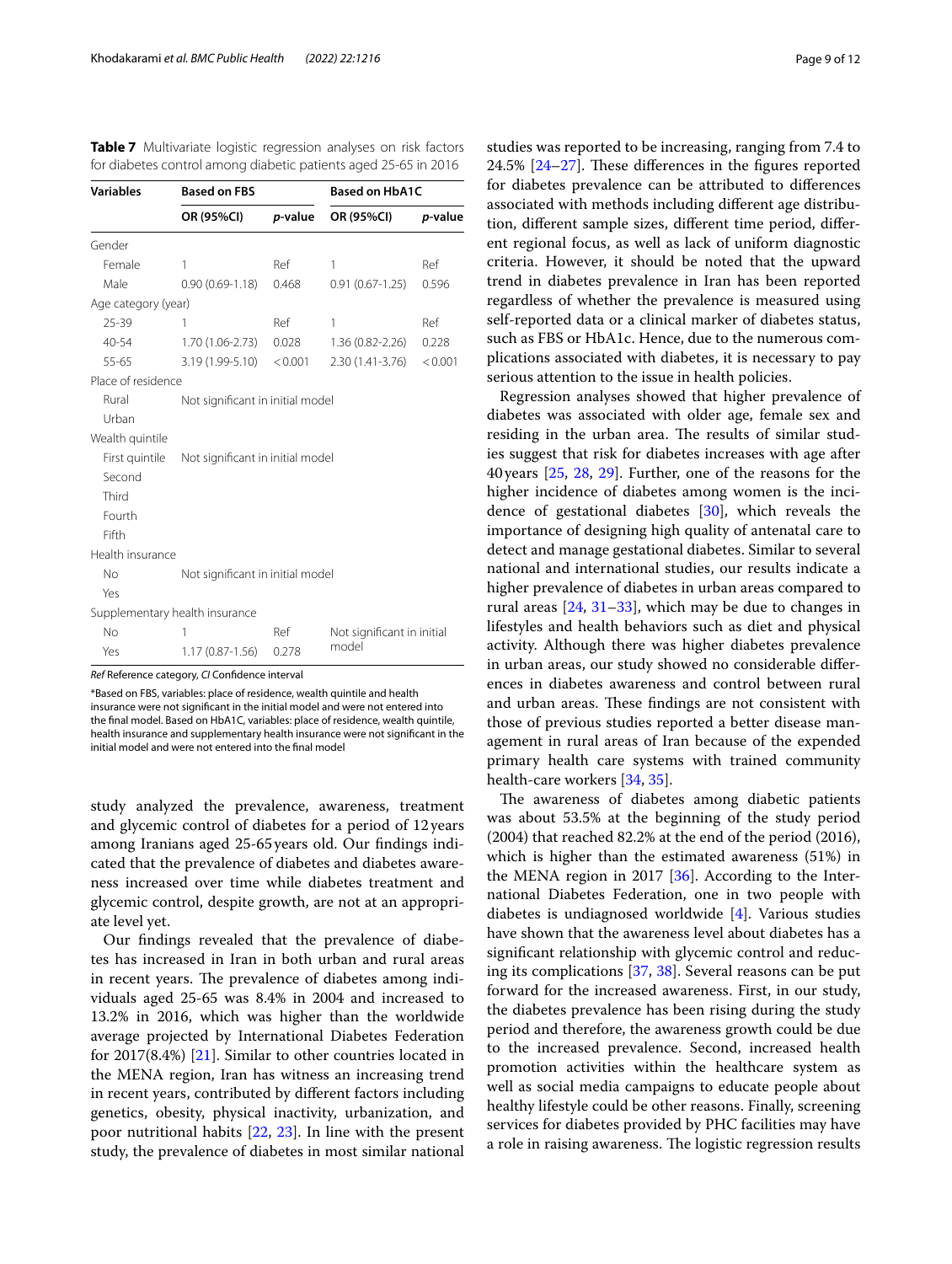indicate that diabetes awareness increases with age, which is consistent with the results of other studies [[39–](#page-11-11) [41\]](#page-11-12). Women are more likely to be aware of their risks of diabetes and have adequate glycemic control compared to men [[33,](#page-11-5) [41](#page-11-12)], that was observed in our study as well.

In the present study, the treatment level increased from 2004 to 2011 and then decreased to 39.6% in 2016 whereas the trend was expected to be upward due to the increased awareness. In the present study, the proportion of diabetic patients with controlled FBS increased from 2004 to 2011 and then decreased to 18.5% in 2016. Overall, the percentage of diabetic patients with controlled diabetes increased by almost 4% during the study period. However, the percentage of patients received treatment and the percentage of patients with adequate glycemic control were expected to be much higher, indicating that the management of diabetes is suboptimal in Iran far from the targeted goals [[14,](#page-10-13) [42](#page-11-13)]. Several studies also challenged the efectiveness of the prevention and treatment programs to control diabetes and its complications in Iran at the system level [[43,](#page-11-14) [44](#page-11-15)].

Our results indicated that disease awareness and control were higher among patients with health insurance than those without insurance. Since patients with health insurance have greater access to health services than those without insurance, in most national and international studies including our study, people with health insurance have been found to be more likely to be diagnosed with diabetes than those without insurance [\[26](#page-11-16), [45,](#page-11-17) [46](#page-11-18)]. A number of studies have reported that the uninsured are much less likely to receive routine checkups or preventive services [[47,](#page-11-19) [48\]](#page-11-20), tend to be more severely ill when diagnosed, and receive less therapeutic care  $[49]$  $[49]$ . Diabetes has been recognized as a costly chronic condition that imposes a considerable cost on patients, especially lower-income patients. Therefore, to increase the level of diabetes control, it is necessary to provide fnancial support, such as strengthening insurance coverage and reducing copayments, particularly those of medicines, for low-income people to improve the fnancial access of these people to healthcare services. In recent years, due to the sanctions imposed by the US, there was a lack of access to essential medicine including insulin, because of either shortages or high prices. Previous studies have shown that although oral medication therapies for diabetic patients are afordable, insulin therapy is unafordable for low-income patients in Iran, which was regarded as a signifcant barrier to treatment and reported as the major reason for forgone care [\[50,](#page-11-22) [51](#page-11-23)].

In our study, less than 25% of diabetic patients had adequate glycemic control. Despite the relatively high level of awareness, the level of control is still poor. The effective coverage of diabetes mellitus type 2 in people aged

15years or above, is an indicator that represents progress in UHC for this disease [[52](#page-11-24)]. Achieving this type of coverage requires a comprehensive health delivery system providing high quality services according to the needs of the people, leading to the improved health outcomes of the people receiving the interventions [[53\]](#page-11-25). Further research is needed to identify the main drivers of the poor glycemic control among diabetic patients in Iran. However, what is evident is that redesigning the system of care for managing patients with diabetes to promote more accessible, affordable and good quality services is required.

This study had several limitations. First, the STEPS survey was unable to distinguish between type I and type II diabetes mellitus. Second, the single measurement of FBS, used in three rounds of the survey, may have overestimated the prevalence of diabetes either if participants were not truly fasting or may have underestimated it compared to an oral glucose tolerance test. For logistic and fnancial reasons, other markers for diabetes diagnosis (e.g. oral glucose tolerance test and HbA1c) were not measured. However, FBS is widely recognized as an acceptable screening test for diabetes and a good measure of diabetes control.

#### **Conclusion**

The prevalence of diabetes in Iran is increasing and despite the relatively high awareness of the disease, receiving treatment and efective control of the disease are suboptimal. While several national policies to improve diabetes screening and care have been passed in recent years, it seems large gaps remain in disease detection and treatment. Further analysis of the reasons for low level of glycemic control among diabetic patients remains a subject of future research. Given the increasing trend of the diabetes prevalence, more population research is required to quantify the impact of diabetes in the future in Iran. It is suggested that more attention be paid to the comprehensive management of diabetes at the system level to reduce diabetes-related morbidity and mortality.

#### **Abbreviations**

FBS: Fasting Blood Sugar; HbA1c: Hemoglobin A1C; HTP: Health Transformation Plan; MENA: Middle East and North Africa; MoHME: Ministry of Health and Medical Education; NCDs: Non-communicable Diseases; SDGs: Sustainable Development Goals; WHO: World Health Organization.

#### **Acknowledgements**

Not applicable.

#### **Authors' contributions**

Conception and design: MA, RK, EA; Acquisition of data: ZA and EA; Analysis and interpretation of data: RK, AS, ZA and EA; Writing, review, and/or revision of the manuscript: MA, ZA, RK and EA; supervision: MA and ZA. All authors approved the fnal manuscript.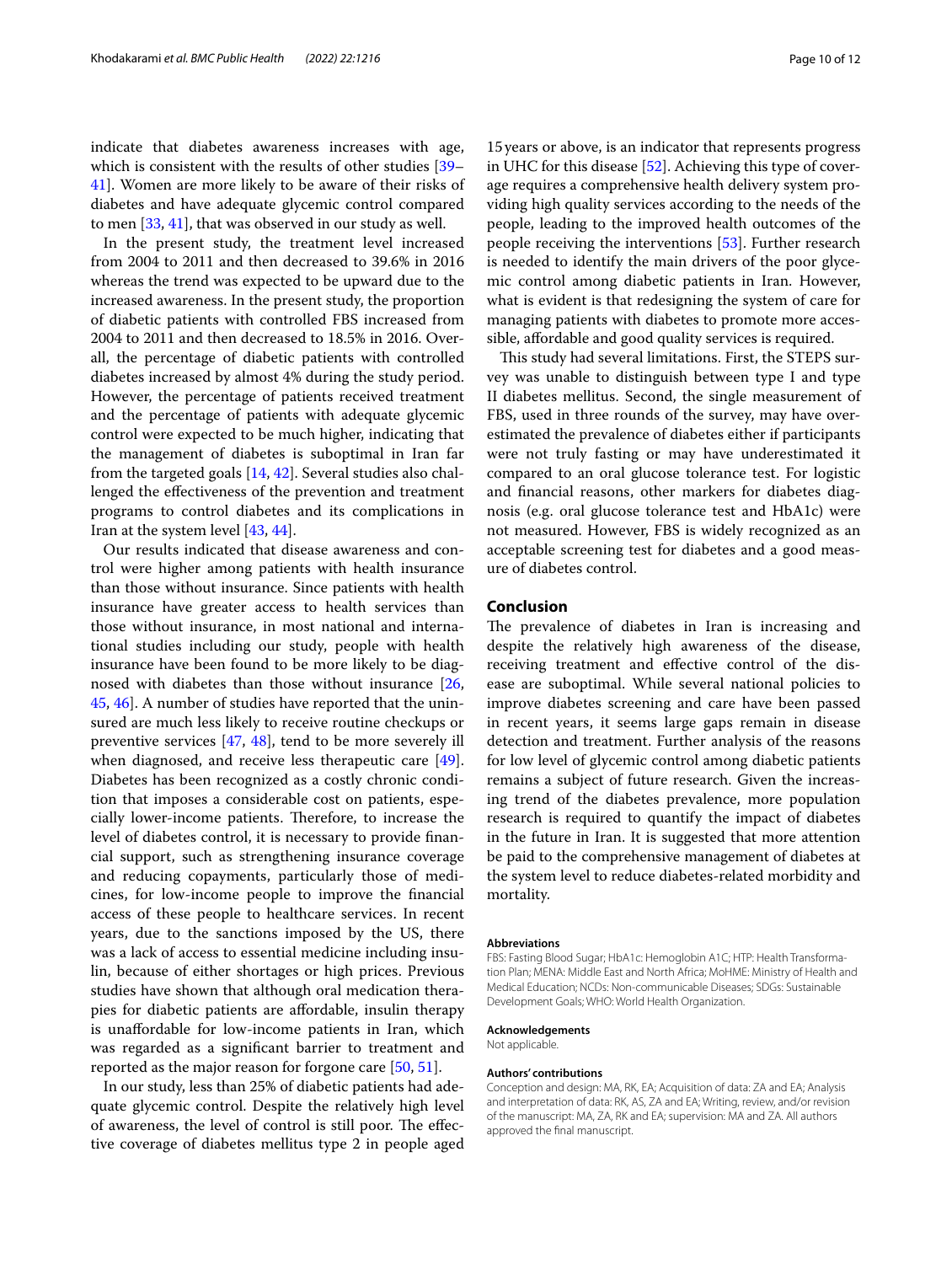#### **Funding**

This research did not receive any specifc grant from funding agencies in the public, commercial, or not-for-proft sectors. This research was extracted from the master thesis of the frst author.

#### **Availability of data and materials**

The datasets analysed during the current study are not publicly available due to limitations imposed by Iran's National Institute of Health Research (NIHR) data policy on data re-dissemination and use as the owner of the data, but are available from the corresponding author on reasonable request.

#### **Declarations**

#### **Ethics approval and consent to participate**

All STEPS surveys were performed in accordance with the Declaration of Helsinki and approved by appropriate ethics committee. Ethical clearances were obtained from the Ethical Review Committee of the MoHME. Informed consents were obtained from participants prior to data collection in all rounds. Ethical approval for this secondary analysis was obtained from the Iran University of Medical Sciences Ethics Committee (IR.IUMS.REC.1398.584) and it was also performed in accordance with the relevant quidelines and regulations. Official permission to access and analyze the research data was taken from the NIHR. The received data set had no identifying information.

#### **Consent for publication**

Not applicable.

#### **Competing interests**

The authors declare that they have no competing interests.

#### **Author details**

<sup>1</sup> Department of Epidemiology, School of Public Health, Iran University of Medical Sciences (IUMS), Tehran, Iran. <sup>2</sup>National Institute of Health Research (NIHR), Tehran University of Medical Sciences, Tehran (TUMS), No 70, Bozorgmehr St. Vesale Shirazi St., Tehran, Iran. <sup>3</sup> Department of Epidemiology and Biostatistics, School of Public Health, Tehran University of Medical Sciences, Tehran, Iran. <sup>4</sup>Oncopathology Research Centre, Iran University of Medical Sciences (IUMS), Tehran, Iran.

## Received: 25 February 2022 Accepted: 13 June 2022

#### **References**

- <span id="page-10-0"></span>Zimmet PZ, Magliano DJ, Herman WH, Shaw JE. Diabetes: a 21st century challenge. Lancet Diabetes Endocrinol. 2014;2(1):56–64. [https://doi.org/](https://doi.org/10.1016/S2213-8587(13)70112-8) [10.1016/S2213-8587\(13\)70112-8](https://doi.org/10.1016/S2213-8587(13)70112-8).
- <span id="page-10-1"></span>2. Feigin VL, Roth GA, Naghavi M, Parmar P, Krishnamurthi R, Chugh S, et al. Global burden of stroke and risk factors in 188 countries, during 1990–2013: a systematic analysis for the Global Burden of Disease Study 2013. Lancet Neurol. 2016;15(9):913–24. [https://doi.org/10.1016/S1474-](https://doi.org/10.1016/S1474-4422(16)30073-4) [4422\(16\)30073-4.](https://doi.org/10.1016/S1474-4422(16)30073-4)
- <span id="page-10-2"></span>3. Lin X, Xu Y, Pan X, Xu J, Ding Y, Sun X, et al. Global, regional, and national burden and trend of diabetes in 195 countries and territories: an analysis from 1990 to 2025. Sci Rep. 2020;10(1):1–11. [https://doi.org/10.1038/](https://doi.org/10.1038/s41598-020-71908-9) [s41598-020-71908-9](https://doi.org/10.1038/s41598-020-71908-9).
- <span id="page-10-3"></span>4. Saeedi P, Petersohn I, Salpea P, Malanda B, Karuranga S, Unwin N, et al. Global and regional diabetes prevalence estimates for 2019 and projections for 2030 and 2045: Results from the International Diabetes Federation Diabetes Atlas. Diabetes Res Clin Pract. 2019;157:107843. [https://doi.](https://doi.org/10.1016/j.diabres.2019.107843) [org/10.1016/j.diabres.2019.107843](https://doi.org/10.1016/j.diabres.2019.107843).
- <span id="page-10-4"></span>5. World Health Organization. Global report on Diabetes 2020: World Health Organization; 2020.
- <span id="page-10-5"></span>6. World Health Organization. Noncommunicable diseases country profles 2018.<https://apps.who.int/iris/handle/10665/274512>. Acceesed 10 Jan 2021.
- <span id="page-10-6"></span>Mathers CD, Loncar D. Projections of global mortality and burden of disease from 2002 to 2030. PLoS Med. 2006;3(11):e442. [https://doi.org/10.](https://doi.org/10.1371/journal.pmed.0030442) [1371/journal.pmed.0030442.](https://doi.org/10.1371/journal.pmed.0030442)
- <span id="page-10-7"></span>8. Basu S, Flood D, Geldsetzer P, Theilmann M, Marcus ME, Ebert C, et al. Estimated effect of increased diagnosis, treatment, and control of diabetes and its associated cardiovascular risk factors among low-income and middle-income countries: a microsimulation model. Lancet Glob Health. 2021;9(11):e1539–52. [https://doi.org/10.1016/S2214-109X\(21\)00340-5.](https://doi.org/10.1016/S2214-109X(21)00340-5)
- <span id="page-10-8"></span>9. Patcharanarumol W, Panichkriangkrai W, Wangmo S, Thammatacharee J, Uechi M, Wanwong Y. Diabetes prevention and care in the universal health coverage context: the example of Thailand. WHO South East Asia J Public Health. 2016;5(1):27–33. [https://doi.org/10.4103/2224-3151.](https://doi.org/10.4103/2224-3151.206549) [206549.](https://doi.org/10.4103/2224-3151.206549)
- <span id="page-10-9"></span>10. World Health Organization. Tracking universal health coverage: frst global monitoring report: World Health Organization; 2015.
- <span id="page-10-10"></span>11. World Health Organization. Tracking universal health coverage: 2017 global monitoring report: World Health Organization; 2017.
- <span id="page-10-11"></span>12. Abdi Z, Majdzadeh R, Ahmadnezhad E. Developing a framework for the monitoring and evaluation of the Health Transformation Plan in the Islamic Republic of Iran: lessons learned. East Mediterr Health J. 2019;25(6):394–405. <https://doi.org/10.26719/emhj.18.067>.
- <span id="page-10-12"></span>13. Peykari N, Hashemi H, Dinarvand R, Haji-Aghajani M, Malekzadeh R, Sadrolsadat A, et al. National action plan for non-communicable diseases prevention and control in Iran; a response to emerging epidemic. J Diabetes Metab Disord. 2017;16(1):1–7. [https://doi.org/10.1186/](https://doi.org/10.1186/s40200-017-0288-4) [s40200-017-0288-4.](https://doi.org/10.1186/s40200-017-0288-4)
- <span id="page-10-13"></span>14. Mohseni M, Ghoreishi TS, Houshmandi S, Moosavi A, Azami-Aghdash S, Asgarlou Z. Challenges of managing diabetes in Iran: meta-synthesis of qualitative studies. BMC Health Serv Res. 2020;20(1):1–12. [https://doi.org/](https://doi.org/10.1186/s12913-020-05130-8) [10.1186/s12913-020-05130-8](https://doi.org/10.1186/s12913-020-05130-8).
- <span id="page-10-14"></span>15. Riley L, Guthold R, Cowan M, Savin S, Bhatti L, Armstrong T, et al. The World Health Organization STEPwise approach to noncommunicable disease risk-factor surveillance: methods, challenges, and opportunities. Am J Public Health. 2016;106(1):74–8. [https://doi.org/10.2105/AJPH.2015.](https://doi.org/10.2105/AJPH.2015.302962) [302962.](https://doi.org/10.2105/AJPH.2015.302962)
- <span id="page-10-15"></span>16. Rahmani F, Asgari S, Khalili D, Habibi Moeini AS, Tohidi M, Azizi F, et al. National trends in cardiovascular health metrics among Iranian adults using results of three cross-sectional STEPwise approaches to surveillance surveys. Sci Rep. 2021;11(1):1–11. [https://doi.org/10.1038/](https://doi.org/10.1038/s41598-020-79322-x) [s41598-020-79322-x](https://doi.org/10.1038/s41598-020-79322-x).
- <span id="page-10-16"></span>17. Djalalinia S, Modirian M, Sheidaei A, Yoosef M, Zokaiee H, Damirchilu B, et al. Protocol design for large–scale cross–sectional studies of surveillance of risk factors of non–communicable diseases in Iran: STEPs 2016. Arch Iran Med. 2017;20(9):608–16.
- <span id="page-10-17"></span>18. Esteghamati A, Meysamie A, Khalilzadeh O, Rashidi A, Haghazali M, Asgari F, et al. Third national Surveillance of Risk Factors of Non-Communicable Diseases (SuRFNCD-2007) in Iran: methods and results on prevalence of diabetes, hypertension, obesity, central obesity, and dyslipidemia. BMC Public Health. 2009;9(1):1–10. [https://doi.org/10.1186/1471-2458-9-167.](https://doi.org/10.1186/1471-2458-9-167)
- <span id="page-10-18"></span>19. Moghissi ES, Korytkowski MT, DiNardo M, Einhorn D, Hellman R, Hirsch IB, et al. American Association of Clinical Endocrinologists and American Diabetes Association consensus statement on inpatient glycemic control. Diabetes Care. 2009;32(6):1119–31. <https://doi.org/10.2337/dc09-9029>.
- <span id="page-10-19"></span>20. Saadat S, Youseffard M, Asady H, Jafari AM, Fayaz M, Hosseini M. The most important causes of death in Iranian population; a retrospective cohort study. Emerg. 2015;3(1):16.
- <span id="page-10-20"></span>21. Cho N, Shaw J, Karuranga S, Huang Y, da Rocha Fernandes J, Ohlrogge A, et al. IDF Diabetes Atlas: Global estimates of diabetes prevalence for 2017 and projections for 2045. Diabetes Res Clin Pract. 2018;138:271–81. [https://doi.org/10.1016/j.diabres.2018.02.023.](https://doi.org/10.1016/j.diabres.2018.02.023)
- <span id="page-10-21"></span>22. Hwalla N, Jaafar Z, Sawaya S. Dietary management of type 2 diabetes in the MENA region: A review of the evidence. Nutrients. 2021;13(4):1060. [https://doi.org/10.3390/nu13041060.](https://doi.org/10.3390/nu13041060)
- <span id="page-10-22"></span>23. El-Kebbi IM, Bidikian NH, Hneiny L, Nasrallah MP. Epidemiology of type 2 diabetes in the Middle East and North Africa: Challenges and call for action. World J Diabetes. 2021;12(9):1401. [https://doi.org/10.4239/wjd.](https://doi.org/10.4239/wjd.v12.i9.1401) [v12.i9.1401.](https://doi.org/10.4239/wjd.v12.i9.1401)
- <span id="page-10-23"></span>24. Khorrami Z, Yarahmadi S, Etemad K, Khodakarim S, Kameli ME, Mahdavi-Hazaveh AR. Urban-rural diferences in the prevalence of self-reported diabetes and its risk factors: the WHO STEPS Iranian noncommunicable disease risk factor surveillance in 2011. Iran J Med Sci. 2017;42(5):481.
- <span id="page-10-24"></span>25. Katibeh M, Hosseini S, Soleimanizad R, Manaviat M, Kheiri B, Khabazkhoob M, et al. Prevalence and risk factors of diabetes mellitus in a central district in Islamic Republic of Iran: a population-based study on adults